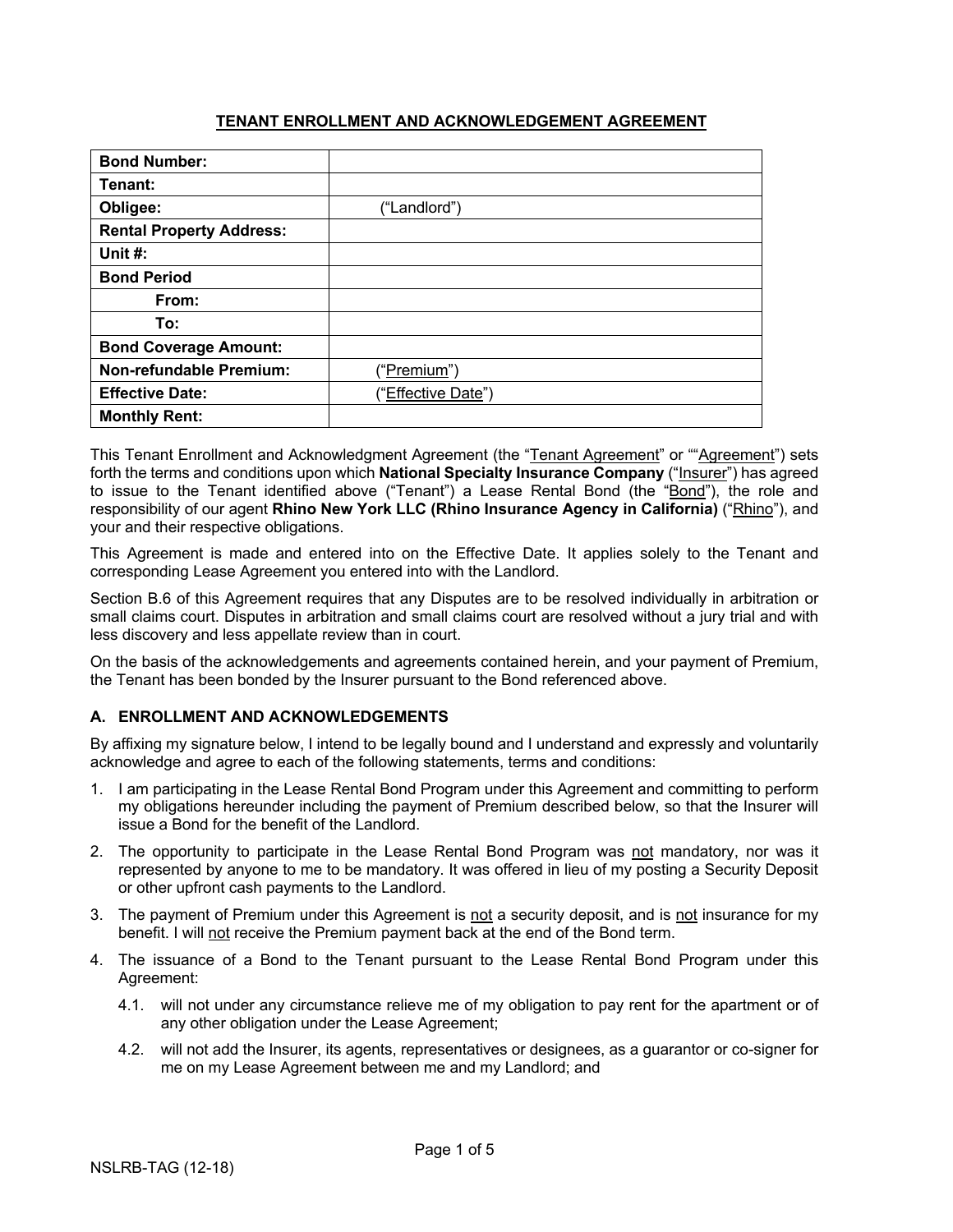- 4.3. will not protect me from, or prevent, an eviction if I do not pay my rent or comply with any other obligations under the Lease Agreement;
- 5. Except as expressly set forth in this Agreement, nothing contained herein is intended to confer upon me or any third persons (other than the Landlord) any rights, benefits, coverage, standing, capacity or remedies under, or in respect of, or pursuant to the Bond and nothing in this Agreement is intended to relieve or discharge me or any third persons of obligations or liability due or owing to the Landlord or the Insurer, nor shall the issuance of this Bond and my participation, agreement and acknowledgement under this Agreement confer any standing or capacity to me under or in respect of the Bond.
- 6. The failure on my part to pay money that I owe to the Insurer as a result of my obligations under this Agreement (including, specifically, pursuant to Section B.4.) may result in: (a) my credit being adversely impacted; (b) it being difficult for me to rent other property(ies); and (c) leading to higher insurance premiums generally when I look to secure other insurance of any kind.
- 7. In connection with the issuance of a Bond to the Tenant, the Insurer will review your credit report or obtain or use a credit-based insurance score based on information contained in that report. An insurance score uses information from your credit report to help predict how often you are likely to cause claims and how expensive those claims will be. Typical items from a credit report that could affect a score include, but are not limited to, the following: payment history, number of revolving accounts, number of new accounts, the presence of collection accounts, bankruptcies and foreclosures. The information used to develop the insurance score may come from Equifax or TransUnion.
- 8. Rhino is an intermediary and for certain limited purposes hereunder is the designated representative of the Insurer. Any assistance or guidance afforded to me by Rhino was done solely to facilitate the placement of coverage with the Insurer, and to assist in the issuance of the Bond.
- 9. By signing this Agreement, I hereby: (a) authorize Rhino to charge me on behalf of the Insurer by making recurring automatic charges in accordance with this Agreement from the credit card, debit card, checking account, or savings account that I have specified to Rhino; (b) acknowledge that this authorization will remain in effect until this Agreement is terminated or this authorization is revoked; (c) acknowledge that I can revoke this authorization by calling Rhino at 212-966-6554 or mailing Rhino at 99 Wall St #1504, New York, NY 10005; (d) acknowledge that I can stop payment on a specific automatic withdrawal, without having to revoke this consent, by calling or mailing Rhino at the number or address noted above no less than three (3) business days before the automatic withdrawal date; and (e) acknowledge that if I fail to make payment after revoking this authorization or stopping payment, my monthly Premium payment may become past due.

# **B. TERMS OF THIS AGREEMENT**

# 1. *Premium payment obligations*.

- 1.1. By purchasing the Bond identified in this Agreement and making an initial payment, partial or otherwise, of the Premium, the Insurer will issue to the Tenant a Bond for the benefit of the Landlord and the Landlord will be entitled as an Obligee to the Bond Coverage Amount set forth above through the end of my Lease. Unless the Bond is canceled or terminated in accordance with its terms, the Bond will remain in force until it expires in the ordinary course at the end of my lease term ("Bond Expiration Date").
- 1.2. I understand and expressly and voluntarily acknowledge and agree:
	- 1.2.1. The payment of Premium may either be paid in equal monthly installments through the Bond Expiration Date or paid in full up front.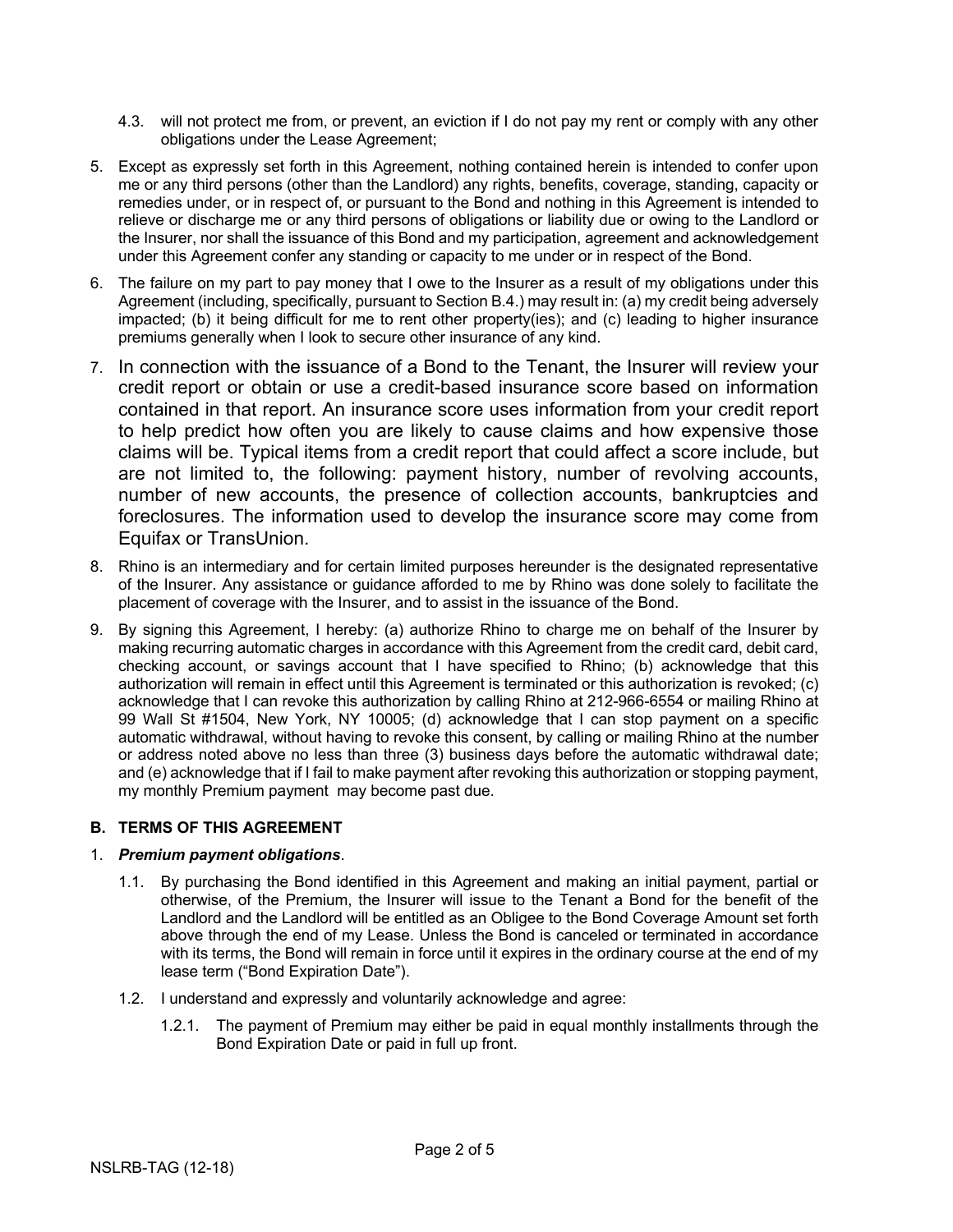- 1.2.2. If paid monthly, the obligation to pay the full amount of Premium through the Bond Expiration Date will extend to such date, unless the Bond is terminated earlier by agreement with the Landlord. In such case, if terminated earlier, the Premium will be prorated.
- 1.2.3. The payment of Premium is not under any circumstances a payment or consideration of any kind to the Landlord, nor shall it be considered a payment of rent or consideration of any kind to the Landlord. No compensation of any kind from the Insurer, its agent, representative or designee, or the Tenant, shall be due to the Landlord with respect to the payment of Premium.
- 1.2.4. I may cancel the Bond identified in this Agreement for a full refund by notice provided to the Insurer within fourteen (14) calendar days of the Effective Date, provided that such notice of cancellation is submitted in writing to the Landlord, and provided that my Landlord acknowledges the cancellation in writing.
- 1.2.5. If I renew or extend my Lease with the Landlord, and I do not execute a new Agreement with the respect to such renewal or extension, I will be responsible for payment equal to one (1) month's rent (specified above as Monthly Rent) to the Insurer, unless my Landlord waives the indemnification under the Bond in writing.
- 2. *Description of Policy coverage*. The Bond is issued to the Tenant solely for the Landlord's benefit and provides reimbursement coverage exclusively to the Landlord pursuant to the terms, conditions and limitations set forth in the Bond, for certain physical damage, loss and costs incurred by the Landlord in respect of the Rental Property (beyond normal wear and tear) ("Damages"), and for lost and unrecovered economic value in respect of a Rental Property arising from, amongst other defaults, my failure to meet rental payment obligations under the Lease Agreement, including past due rent, unpaid rent, fees, costs, expenses and cancellation and other penalties ("Loss of Rent") up to the Bond Coverage Amount only.
- 3. *Landlord claim for coverage.* If the Landlord makes a valid claim for reimbursement coverage under the Bond asserting that I breached the terms of the Lease Agreement causing Damage(s) or defaulted in respect of lease obligations resulting in a Loss of Rent (as described above), the Insurer will be obligated under the terms of the Bond issued to the Tenant to make a payment directly to the Landlord in satisfaction of such claim not to exceed the Bond Coverage Amount.

#### 4. *Tenant Reimbursement Obligation*.

- 4.1. For each valid claim asserted by the Landlord and for which a loss payment is made under the Bond,
	- 4.1.1. I agree and commit that I will then be obligated to pay the Insurer the amount of the claim up to the Bond Coverage Amount (the "Tenant Reimbursement Amount") independent of any rights or obligations I may have under the Lease Agreement. Payment of such Tenant Reimbursement Amount will be due to the Insurer no later than sixty (60) business days from the notification for reimbursement by or on behalf of the Insurer.
	- 4.1.2. I acknowledge that several methods of payment are available, some of which may incur additional fees.
	- 4.1.3. If I fail to make such payment to the Insurer within such time frame, the Insurer will have the right to commence a proceeding against me and may recover the amount due plus all attorneys' fees and costs of collection.
- 4.2. If the Insurer makes a demand from me for a Tenant Reimbursement Amount, Tenant Reimbursement Amount will be due to the Insurer.
	- 4.2.1. I hereby authorize anyone to furnish the Insurer or its Agent (or its and their employees, agents and assigns) any information that will assist the Insurer in collecting the money I owe to the Insurer; and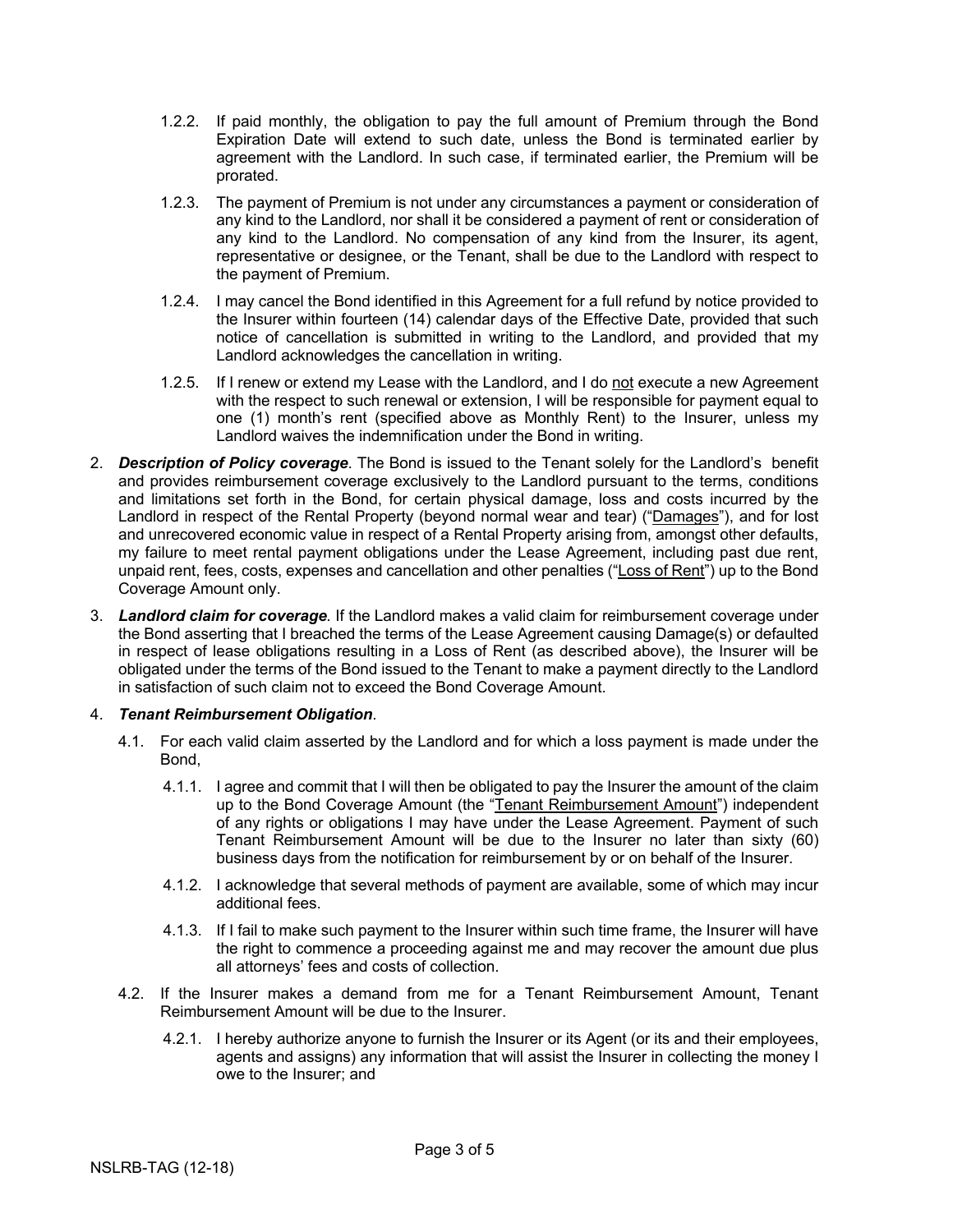- 4.2.2. I acknowledge and agree that the Landlord is not and shall not be a party to, and is not and shall not be responsible in any way for, the actions that the Insurer or its Agent takes during any collection efforts.
- 5. *Multiple co-tenants.* If I am sharing the Rental Unit with one or more co-tenants, I understand and agree that the Insurer will be able to seek the full performance of all obligations under the Lease Agreement and this Agreement from me, even if a co-tenant may be responsible for Damages, or any failure to perform any obligation under the Lease Agreement or obligation under this Agreement.

# 6. *Dispute Resolution*.

- 6.1. I and the Insurer agree that any Dispute arising from or relating to this Agreement will be resolved through individual arbitration. In arbitration, there is no judge or jury and there is less discovery and less appellate review than in court. "Dispute" shall be interpreted broadly and shall include: (a) any claim for relief or theory of liability, whether based in contract, tort, statute or otherwise; (b) any claims or controversies that arose before this Agreement; (c) any claims or controversies that arise after the expiration or termination of this Agreement; and (d) any claims that are the subject of class action litigation. "Dispute" shall not, however, include (*x*) any issues relating to the existence, scope, or validity of this arbitration agreement; or (*y*) claims that relate solely to the collection of any debts I owe to the Insurer.
- 6.2. Notwithstanding anything in this Section 6 to the contrary, either I or Insurer may bring an individual action in small claims court if the amount claimed is within the jurisdiction of that court.
- 6.3. This arbitration agreement is governed by the Federal Arbitration Act. Arbitrations shall be administered by the American Arbitration Association ("AAA") pursuant to its Consumer Arbitration Rules (the "AAA Rules") as modified by the version of this arbitration provision that is in effect when notice of a Dispute is given. The AAA Rules can be obtained from the AAA by visiting its website (www.adr.org) or calling its toll-free number (1-800-778-7879). Unless Insurer and I agree otherwise, any arbitration hearing will take place in the county where the Rental Unit is located. The arbitrator's award may be entered in any court with appropriate jurisdiction.
- 6.4. I may hire an attorney to represent myself. I will be responsible for my own attorneys' fees and costs but may recover them from Insurer to the same extent as in court. Notwithstanding anything in this arbitration agreement to the contrary, Insurer will pay all fees and costs that it is required by law to pay.
- 6.5. DISPUTES IN ARBITRATION ARE RESOLVED WITHOUT A JURY TRIAL. WHETHER IN ARBITRATION OR COURT, INSURER AND I WAIVE THE RIGHT TO A JURY TRIAL.
- 6.6. WHETHER IN ARBITRATION OR COURT, INSURER AND I WAIVE THE RIGHT TO PROSECUTE OR PARTICIPATE IN A CLASS ACTION, COLLECTIVE ACTION, OR OTHER REPRESENTATIVE ACTION. INSURER AND I MAY SEEK RELIEF ONLY ON BEHALF OF OURSELVES AND ONLY TO THE EXTENT NECESSARY TO REMEDY OUR INDIVIDUAL CLAIMS. NOTWITHSTANDING ANYTHING IN SECTION 8 OF THIS AGREEMENT TO THE CONTRARY, THIS CLASS ACTION WAIVER IS A MATERIAL AND ESSENTIAL PART OF AND CANNOT BE SEVERED FROM THIS ARBITRATION AGREEMENT.
- 6.7. This arbitration provision shall survive the cancellation or expiration of the Agreement.
- 7. *Integration.* This Agreement is the entire agreement between me and the Insurer. I expressly state and acknowledge that I am not relying on any other written or oral promises, statements or understandings not contained in this Agreement, and no such other statements, promises or understandings shall be part of this Agreement.